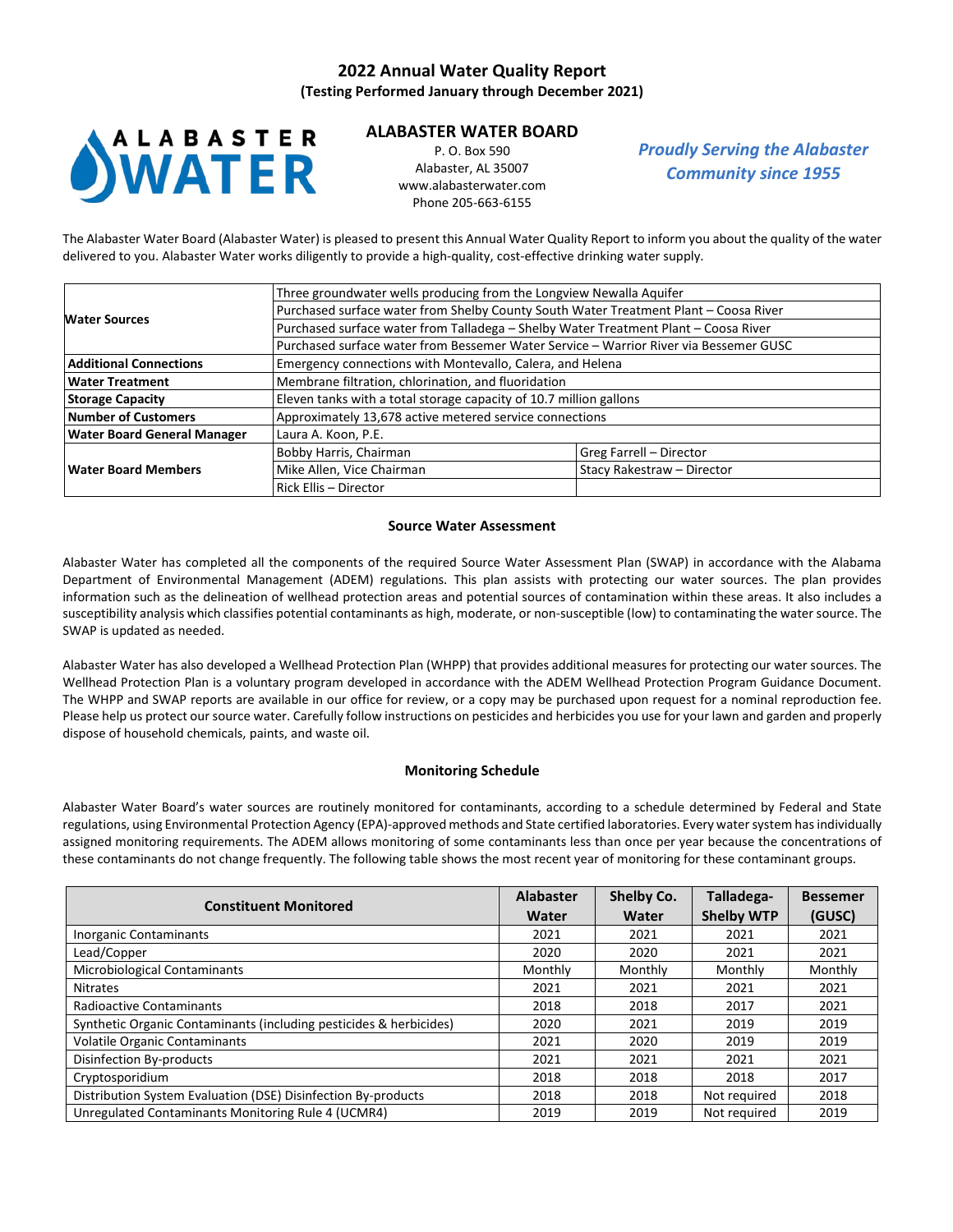### **General Information**

All drinking water, including bottled drinking water, may be reasonably expected to contain at least small amounts of some contaminants. The presence of contaminants does not necessarily indicate that water poses a health risk. Maximum Contaminant Levels (MCLs), defined in a List of Definitions in this report, are set at very stringent levels. To understand the possible health effects described for many regulated constituents, a person would have to drink 2 liters of water every day at the MCL level for a lifetime to have a one-in-a-million chance of having the described health effect. In order to ensure that tap water is safe to drink, the EPA prescribes regulations which limit the amount of certain contaminants in water provided by public water systems. The Food and Drug Administration (FDA) regulations establish limits for contaminants in bottled water.

The sources of drinking water (both tap water and bottled water) include rivers, lakes, streams, ponds, reservoirs, springs, and wells. As water travels over the surface of the land or through the ground, it dissolves naturally occurring minerals and radioactive material, and it can pick up substances resulting from the presence of animals and from human activity. Contaminants that may be present in source water include:

- Microbial contaminants, such as viruses and bacteria, which may come from sewage treatment plants, septic systems, agricultural livestock operations, and wildlife.
- Inorganic contaminants, such as salts and metals, which can be naturally-occurring or result from urban storm water run-off, industrial or domestic wastewater discharges, oil and gas production, mining, or farming.
- Pesticides and herbicides, which may come from a variety of sources such as agriculture, storm water run-off, and residential uses.
- Organic chemical contaminants, including synthetic and volatile organic chemicals, which are by-products of industrial processes and petroleum production, and can also come from gas stations, urban storm water runoff, and septic systems.
- Radioactive contaminants, which can be naturally occurring or be the result of oil and gas production and mining activities.

Some individuals may be more vulnerable to contaminants in drinking water than the general population. Immuno-compromised persons such as those with cancer undergoing chemotherapy, those who have undergone organ transplants, individuals with HIV/AIDS or other immune system disorders, some elderly, and infants can be particularly at risk from infections. Individuals at risk should seek advice from their health care providers about drinking water.

Surface water sources are tested for pathogens such as *Cryptosporidium* at certain intervals determined by the EPA and the ADEM. These pathogens can enter the water from animal or human waste. All test results were well within Federal and State standards. For people who may be immuno-compromised, a guidance document developed by the Center for Disease Control is available online at *https://www.cdc.gov/parasites/crypto/illness.html* or from the EPA's Safe Drinking Water Hotline at 1-800-426-4791. This language does not indicate the presence of *Cryptosporidium* in our drinking water.

Based on a study conducted by ADEM with the approval of the EPA, a statewide waiver for the monitoring of asbestos and dioxin was issued. Thus, monitoring for these contaminants was not required.

### **Information about Lead**

Elevated levels of lead can cause serious health problems, especially for pregnant women, infants, and young children. However, *lead is rarely found in source water*. Lead in drinking water is primarily from materials and components associated with service lines and home plumbing. Alabaster Water is responsible for providing high quality drinking water but cannot control the variety of materials used in plumbing components. When your water has been sitting for several hours, you can minimize the potential for lead exposure by flushing your tap for 30 seconds to 2 minutes before using water for drinking or cooking.

Only use water from the cold-water tap for drinking, cooking, and especially for making baby formula. Lead in household water usually comes from the plumbing in your house, not from the local water supply, and hot water is more likely to cause lead to leach from plumbing materials. If you are concerned about lead in your water, you may wish to have your water tested. Information on lead in drinking water, testing methods, and steps you can take to minimize exposure is available online at *https://www.epa.gov/ground-water-and-drinking-water/basic-informationabout-lead-drinking-water* or by calling the EPA's Safe Drinking Water Hotline at 1-800-426-4791.

Alabaster Water completed lead and copper testing at 30 sites in 2020. All lead and copper test results were well below the MCL. Alabaster Water will complete additional lead and copper testing in 2023.

### **Questions?**

If you have any questions about this report or concerning Alabaster Water, please contact Laura A. Koon, P.E., General Manager, at 205-663- 6155. If you would like to learn more, please attend one of our regularly scheduled monthly water board meetings. Board meetings are held on the first Tuesday of each month at 7:00 p.m. at the Alabaster Water Board, 200 Kent Stone Blvd, Alabaster, Alabama. The Alabaster Water Board members are Bobby Harris, Chairman, Mike Allen, Vice Chairman, Rick Ellis, Director, Greg Farrell, Director, and Stacy Rakestraw, Director. More information about contaminants in drinking water and potential health effects can be obtained by calling the EPA's Safe Drinking Water Hotline at 1-800-426-4791.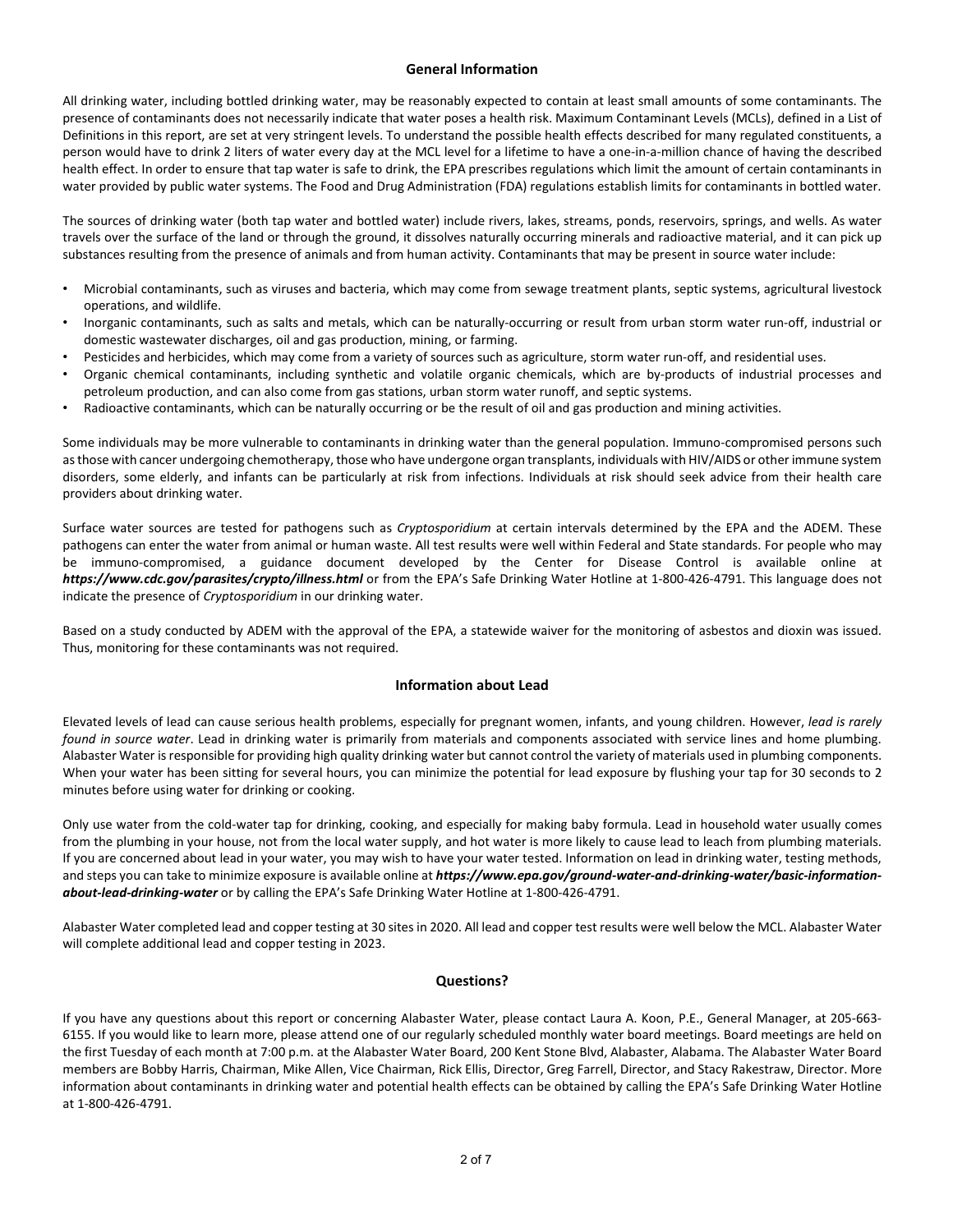# **Monitoring Results – Primary, Secondary, and Unregulated Contaminants**

This report contains results from the most recent monitoring of primary, secondary, and unregulated contaminants. The monitoring was performed in accordance with the sampling requirements established by EPA and ADEM. We have learned through our monitoring and testing that some constituents have been detected. Alabaster Water is pleased to report that our drinking water meets or exceeds federal and state drinking water requirements.

| DETECTED DRINKING WATER CONTAMINANTS            |                 |                                                        |                                             |                                                                    |                                                                     |            |                |                  |                                                                                                                 |
|-------------------------------------------------|-----------------|--------------------------------------------------------|---------------------------------------------|--------------------------------------------------------------------|---------------------------------------------------------------------|------------|----------------|------------------|-----------------------------------------------------------------------------------------------------------------|
| <b>Regulated Primary</b><br><b>Contaminants</b> | Y/N             | <b>Violation Detected</b><br><b>Alabaster</b><br>Water | <b>Detected</b><br>Shelby Co.<br><b>WTP</b> | <b>Detected</b><br><b>Talladega</b><br><b>Shelby</b><br><b>WTP</b> | <b>Detected</b><br><b>Bessemer   Msmt  </b><br>(GUSC)<br><b>WTP</b> | Unit       | <b>MCLG</b>    | <b>MCL</b>       | <b>Likely Source</b><br>of Contamination                                                                        |
| Chlorine                                        | N <sub>O</sub>  | 2.44                                                   | 2.60                                        | 2.33                                                               | 1.10                                                                | ppm        | $=4$           |                  | MRDLG MRDL=4 Water additive used to control<br>microbes                                                         |
| Turbidity                                       | N <sub>O</sub>  | 0.043<br>100%<0.5                                      | 0.11                                        | 0.27                                                               | 0.43                                                                | <b>NTU</b> | none           | TΤ               | Soil runoff                                                                                                     |
| <b>Total Organic Carbon</b>                     | <b>NO</b>       | ND-0.66                                                | 1.10                                        | 1.90                                                               | <b>NR</b>                                                           | ppm        | none           | <b>TT</b>        | Soil runoff                                                                                                     |
| Alpha emitters                                  | <b>NO</b>       | $\overline{3.9}$                                       | $\overline{ND}$                             | <b>ND</b>                                                          | <b>ND</b>                                                           | PCi/I      | 0              | 15               | Erosion of natural deposits                                                                                     |
| <b>Barium</b>                                   | <b>NO</b>       | 0.08                                                   | 0.03                                        | 0.02                                                               | 0.03                                                                | ppm        | $\overline{2}$ | $\overline{2}$   | Discharge of drilling wastes;<br>discharge from metal refineries;<br>erosion of natural deposits                |
| Copper                                          | <b>NO</b>       | $0.150*$<br>0 > AL                                     | 0.003                                       | 0.006                                                              | 0.095<br>highest                                                    | ppm        | 1.3            | $AL=1.3$         | Corrosion of household plumbing<br>systems; erosion of natural<br>deposits; leaching from wood<br>preservatives |
| Fluoride                                        | N <sub>O</sub>  | <b>ND</b>                                              | 1.00                                        | 0.70                                                               | 0.99                                                                | ppm        | 4              | $\overline{4}$   | Erosion of natural deposits; water<br>additive; discharge from factories                                        |
| Lead                                            | <b>NO</b>       | $0.001*$                                               | <b>ND</b>                                   | <b>ND</b>                                                          | 0.008                                                               | ppm        | 0              |                  | AL=0.015 Corrosion of household plumbing<br>systems, erosion of natural<br>deposits                             |
| Nitrate (as Nitrogen)                           | N <sub>O</sub>  | $0.40 - 0.62$                                          | 0.29                                        | 0.23                                                               | 0.86                                                                | ppm        | 10             | $\overline{10}$  | Runoff from fertilizer use; leaching<br>from septic tanks, sewage; erosion<br>of deposits                       |
| <b>Regulated Disinfection By-products</b>       |                 |                                                        |                                             |                                                                    |                                                                     |            |                |                  |                                                                                                                 |
| <b>TTHM</b> [Total<br>trihalomethanes]          | NO              | LRAA<br>37.3-57.5                                      | LRAA<br>29.0                                | <b>LRAA</b><br>22.3                                                | LRAA<br>36.4                                                        | ppb        | 0              | 80               | By-product of drinking water<br>chlorination                                                                    |
| <b>HAA5</b> [Total haloacetic<br>acids]         | $\overline{NO}$ | <b>LRAA</b><br>21.4-26.8                               | LRAA<br>6.9                                 | <b>LRAA</b><br>15.8                                                | <b>LRAA</b><br>22.9                                                 | ppb        | $\Omega$       | 60               | By-product of drinking water<br>chlorination                                                                    |
| <b>Unregulated Contaminants</b>                 |                 |                                                        |                                             |                                                                    |                                                                     |            |                |                  |                                                                                                                 |
| Chloroform                                      | N <sub>O</sub>  | <b>ND</b>                                              | 0.56                                        | 6.83                                                               | 1.00-5.20                                                           | ppb        | none           | none             | Naturally occurring or from<br>industrial discharge or agricultural<br>runoff                                   |
| Bromodichloromethane                            | N <sub>O</sub>  | <b>ND</b>                                              | 1.07                                        | 1.85                                                               | $0.47 - 1.10$                                                       | ppb        | none           | none             | Naturally occurring or from<br>industrial discharge or agricultural<br>runoff                                   |
| Chlorodibromomethane                            | <b>NO</b>       | <b>ND</b>                                              | 1.15                                        | <b>ND</b>                                                          | $0.10 - 0.75$                                                       | ppb        | none           | none             | Naturally occurring or from<br>industrial discharge or agricultural<br>runoff                                   |
| <b>Secondary Contaminants</b>                   |                 |                                                        |                                             |                                                                    |                                                                     |            |                |                  |                                                                                                                 |
| Chloride                                        | NO              | 5.00                                                   | 8.50                                        | 8.70                                                               | 10.10                                                               | ppm        | none           | 250              | Naturally occurring or from runoff                                                                              |
| <b>Hardness</b>                                 | N <sub>O</sub>  | 178                                                    | $\overline{76}$                             | 70                                                                 | 87                                                                  | ppm        | none           | none             | Naturally occurring or from water<br>additives                                                                  |
| pH                                              | <b>NO</b>       | 7.7                                                    | $6.4 - 7.4$                                 | $6.9 - 7.4$                                                        | 7.0                                                                 | S.U.       | none           | $6.50 -$<br>8.50 | Naturally occurring or from water<br>additives                                                                  |
| Sodium                                          | <b>NO</b>       | 3.5                                                    | $\overline{3.5}$                            | 6.8                                                                | 17.4                                                                | ppm        | none           | none             | Naturally occurring                                                                                             |
| Sulfate                                         | <b>NO</b>       | 45.0                                                   | $\overline{24.5}$                           | 6.8                                                                | 61.5                                                                | ppm        | none           | 250              | Naturally occurring or from<br>erosion of natural deposits                                                      |
| <b>Total Dissolved Solids</b>                   | <b>NO</b>       | 229                                                    | 123                                         | 107                                                                | 118                                                                 | ppm        | none           | 500              | Naturally occurring or from<br>industrial discharge or agricultural<br>runoff                                   |

\*Figure shown is 90th percentile of distribution sites sampled and number of sites exceeding the Action Level (AL) = 0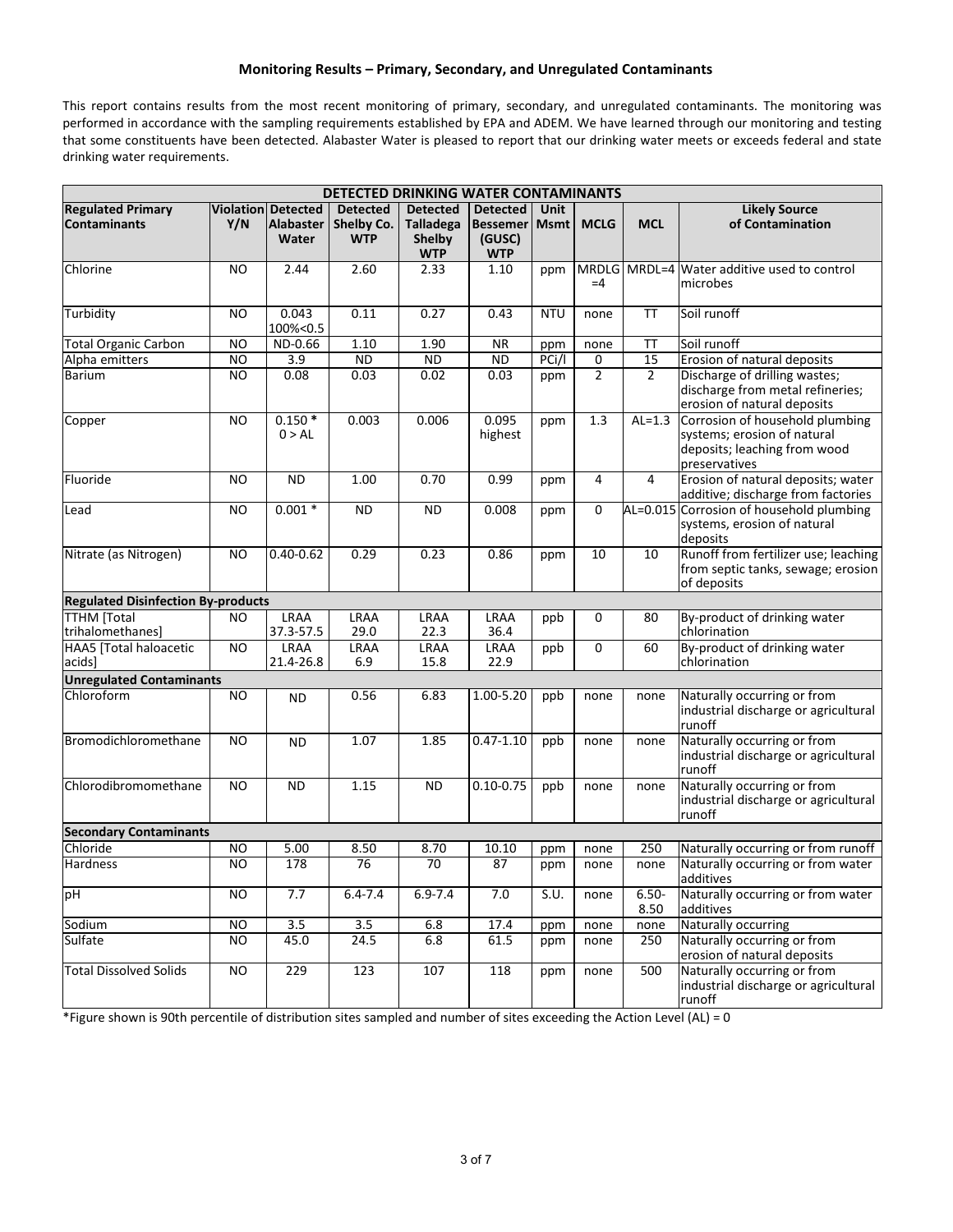# **Unregulated Contaminant Monitoring Rule 4 (UCMR 4)**

Under the directive of the 1996 Safe Drinking Water Act (SDWA), every five years the EPA issues a new list of unregulated contaminants to be monitored by some public water systems (PWSs). The monitoring results may provide a basis for future regulatory actions to protect public health. The Fourth Unregulated Contaminant Monitoring Rule (UCMR4) required PWSs serving more than 10,000 people to monitor for 30 unregulated contaminants over a three-year span, with each PWS assigned a monitoring period. Assigned monitoring periods for Alabaster Water were July, August, September, and October 2018 for cyanotoxins and October 2018, January 2019, April 2019, and July 2019 for the additional contaminants. The following table shows the UCMR4 contaminants tested in 2018 and 2019 and the results.

| <b>UCMR 4 Contaminants</b>        |                            |                                         |                                         |                                  |                     |                                         |                                         |  |  |
|-----------------------------------|----------------------------|-----------------------------------------|-----------------------------------------|----------------------------------|---------------------|-----------------------------------------|-----------------------------------------|--|--|
|                                   | <b>Unit</b><br><b>Msmt</b> | Level<br><b>Detected</b><br>(Alabaster) | Level<br><b>Detected</b><br>(Shelby Co) |                                  | Unit<br><b>Msmt</b> | Level<br><b>Detected</b><br>(Alabaster) | Level<br><b>Detected</b><br>(Shelby Co) |  |  |
| <b>Contaminants (Entry Point)</b> |                            |                                         |                                         |                                  |                     |                                         |                                         |  |  |
| Germanium                         | ppb                        | <b>ND</b>                               | <b>ND</b>                               | Total permethrin (cis- & trans-) | ppb                 | <b>ND</b>                               | <b>ND</b>                               |  |  |
| Manganese                         | ppb                        | ND-28.5                                 | <b>ND</b>                               | <b>Tribufos</b>                  | ppb                 | <b>ND</b>                               | <b>ND</b>                               |  |  |
| Alpha-hexachlorocyclohexane       | ppb                        | <b>ND</b>                               | <b>ND</b>                               | 1-butanol                        | ppb                 | <b>ND</b>                               | <b>ND</b>                               |  |  |
| Chlorpyrifos                      | ppb                        | <b>ND</b>                               | <b>ND</b>                               | 2-methoxyethanol                 | ppb                 | <b>ND</b>                               | <b>ND</b>                               |  |  |
| Dimethipin                        | ppb                        | <b>ND</b>                               | <b>ND</b>                               | 2-propen-1-ol                    | ppb                 | <b>ND</b>                               | <b>ND</b>                               |  |  |
| Ethoprop                          | ppb                        | <b>ND</b>                               | <b>ND</b>                               | Butylated hydroxyanisole         | ppb                 | <b>ND</b>                               | <b>ND</b>                               |  |  |
| Oxyfluorfen                       | ppb                        | <b>ND</b>                               | <b>ND</b>                               | O-toluidine                      | ppb                 | <b>ND</b>                               | <b>ND</b>                               |  |  |
| Profenofos                        | ppb                        | <b>ND</b>                               | <b>ND</b>                               | Quinoline                        | ppb                 | <b>ND</b>                               | <b>ND</b>                               |  |  |
| Tebuconazole                      | ppb                        | <b>ND</b>                               | <b>ND</b>                               |                                  |                     |                                         |                                         |  |  |
| <b>Cyanotoxins (Entry Point)</b>  |                            |                                         |                                         |                                  |                     |                                         |                                         |  |  |
| Anatoxin-A                        | ppb                        | <b>ND</b>                               | <b>ND</b>                               | Microcystin-LY                   | ppb                 | <b>ND</b>                               | <b>ND</b>                               |  |  |
| Cylindrospermopsin                | ppb                        | <b>ND</b>                               | <b>ND</b>                               | Microcystin-RR                   | ppb                 | <b>ND</b>                               | <b>ND</b>                               |  |  |
| Microcystin-LA                    | ppb                        | <b>ND</b>                               | <b>ND</b>                               | Microcystin-YR                   | ppb                 | <b>ND</b>                               | <b>ND</b>                               |  |  |
| Microcystin-LF                    | ppb                        | <b>ND</b>                               | <b>ND</b>                               | Nodularin                        | ppb                 | <b>ND</b>                               | <b>ND</b>                               |  |  |
| Microcystin-LR                    | ppb                        | <b>ND</b>                               | <b>ND</b>                               | <b>Total Microcystins</b>        | ppb                 | <b>ND</b>                               | <b>ND</b>                               |  |  |
| <b>Distribution Samples</b>       |                            |                                         |                                         |                                  |                     |                                         |                                         |  |  |
| HAA9                              | ppb                        | 13.6-146.0                              | 77.6                                    | Total organic carbon (TOC)       | ppb                 | ND-1560                                 | 3930                                    |  |  |
| HAA6Br                            | ppb                        | $4.4 - 34.0$                            | 11.0                                    | <b>Bromide</b>                   | ppb                 | 53.2                                    | 32.2                                    |  |  |
| HAA5                              | ppb                        | 9.9-117.0                               | 67.2                                    |                                  |                     |                                         |                                         |  |  |

### **Distribution System Evaluation (DSE)**

The ADEM requires public water systems to conduct a Distribution System Evaluation (DSE) every nine years. The DSE is a one-year study to determine locations of high disinfection by-product (total trihalomethanes and total haloacetic acids) concentrations throughout the water system distribution. Monitoring data from the DSE is compared with results from regulated disinfection by-products(TTHM and HAA5) monitoring to determine potential new monitoring sites. Alabaster Water's one year monitoring period was October 2017 through September 2018. The table below shows the results of DSE monitoring conducted by Alabaster Water during 2018.

| <b>Distribution System Evaluation (DSE) Contaminants</b> |                 |       |                                           |  |  |  |
|----------------------------------------------------------|-----------------|-------|-------------------------------------------|--|--|--|
| Unit<br><b>Likely Source</b><br>Level                    |                 |       |                                           |  |  |  |
| <b>Contaminants</b>                                      | <b>Detected</b> | Msmt. | of Contamination                          |  |  |  |
| <b>TTHM</b> [Total trihalomethanes]                      | 25.8-95.8       | ppb   | By-product of drinking water chlorination |  |  |  |
| HAA5 [Total haloacetic acids]                            | $9.2 - 53.1$    | ppb   | By-product of drinking water chlorination |  |  |  |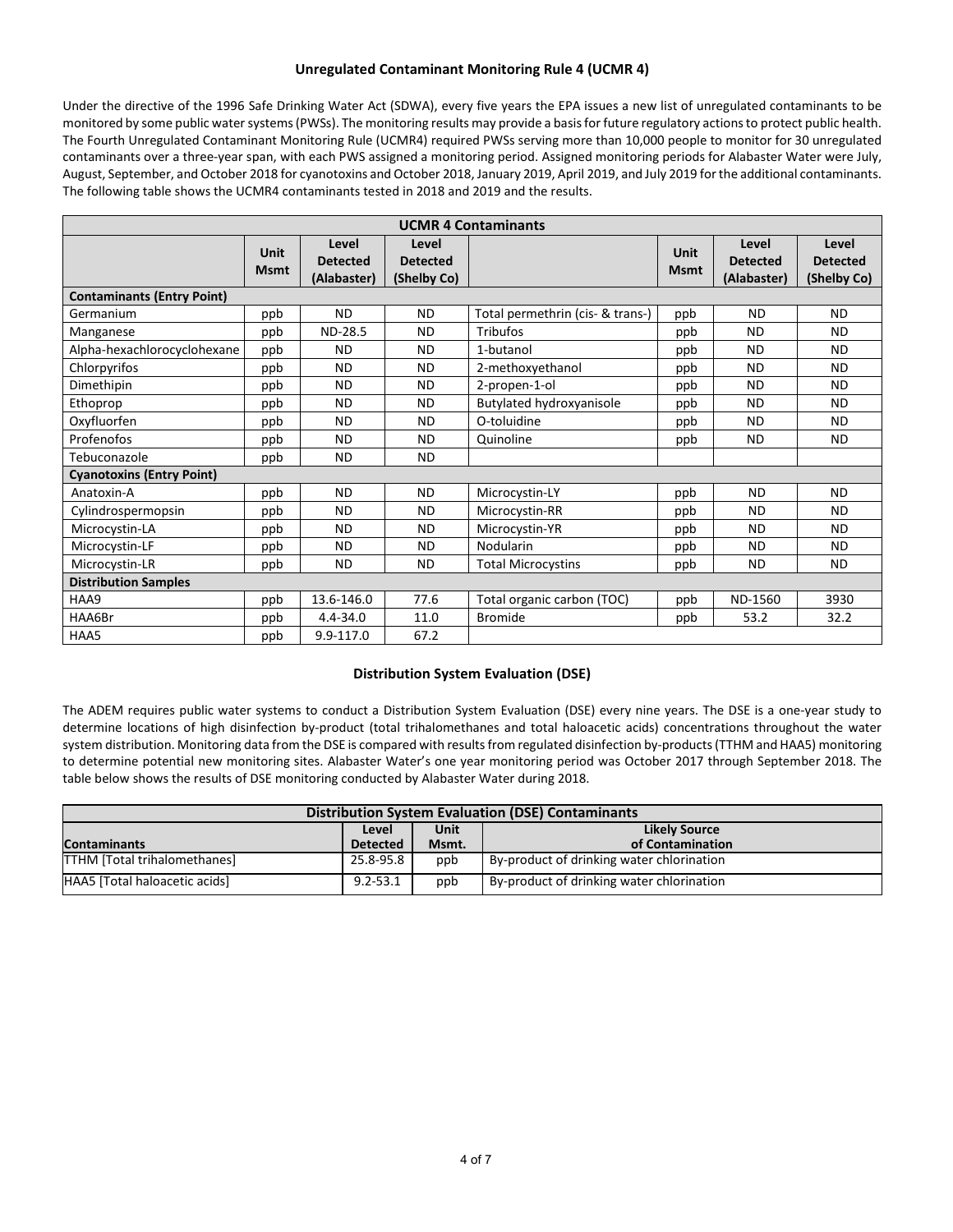### **Monitoring Non-Compliance Notice**

**ALABASTER WATER BOARD IS REQUIRED TO MONITOR YOUR DRINKING WATER FOR SPECIFIC CONTAMINANTS ON A REGULAR BASIS. RESULTS OF REGULAR MONITORING ARE AN INDICATOR OF WHETHER OR NOT YOUR DRINKING WATER MEETS HEALTH STANDARDS. DURING OCTOBER 2021 WE DID NOT COMPLETE ALL REQUIRED MONITORING FOR TOTAL ORGANIC COMPOUNDS AND THEREFORE CANNOT BE SURE OF THE QUALITY OF YOUR DRINKING WATER DURING THAT TIME.**

**TOTAL ORGANIC CARBON (TOC) HAS NO HEALTH EFFECTS. HOWEVER, TOTAL ORGANIC CARBON PROVIDES A MEDIUM FOR THE FORMATION OF DISINFECTION BYPRODUCTS. THESE BYPRODUCTS INCLUDE TRIHALOMETHANES (THMS) AND HALOACETIC ACIDS (HAAS). DRINKING WATER CONTAINING THESE BYPRODUCTS IN EXCESS OF THE MCL MAY LEAD TO ADVERSE HEALTH EFFECTS, LIVER OR KIDNEY PROBLEMS, OR NERVOUS SYSTEM EFFECTS, AND MAY LEAD TO AN INCREASED RISK OF GETTING CANCER.**

### **PLEASE SHARE THIS INFORMATION WITH ALL THE OTHER PEOPLE WHO DRINK THIS WATER, ESPECIALLY THOSE WHO MAY NOT HAVE RECEIVED THIS NOTICE DIRECTLY (FOR EXAMPLE, PEOPLE IN APARTMENTS, NURSING HOMES, SCHOOLS, AND BUSINESSES). YOU CAN DO THIS BY POSTING THIS NOTICE IN A PUBLIC PLACE OR DISTRIBUTING COPIES BY HAND OR MAIL.**

The Alabaster Water Board was required by the Alabama Department of Environmental Management to provide the exact **BOLD** Public Notice Language shown above. The Alabaster Water Board uses a third party, certified laboratory, Pace Analytical, to collect and analyze TOC samples monthly. During the month of October 2021, Pace Analytical collected the required TOC sample, but failed to analyze the sample. Additionally, Pace Analytical failed to collect an additional sample for analysis during the Month of October 2021 and never notified the Alabaster Water Board that TOC testing was not completed which resulted in this Monitoring Non-Compliance Notice. The finished water TOC concentrations reported by the Alabaster Water Board for January 2021 through September 2021 and November 2021 through December 2021 were non-detectable and the minimum detectable limit for TOC is 0.50 mg/L or 0.50 parts per million.

Should you have any questions concerning this non-compliance or monitoring requirements, please contact: Laura A. Koon, P.E., General Manager of the Alabaster Water Board at 200 Kent Stone Blvd, Alabaster, AL 35007 or at 205-663-6155.

#### **Definitions**

**Action Level (AL)** - the concentration of a contaminant that, if exceeded, triggers treatment or other requirements.

**Coliform Absent (ca)** - Laboratory analysis indicates that the contaminant is not present.

**Disinfection by-products (DBPs)** - are formed when disinfectants used in water treatment plants react with bromide and/or natural organic matter (i.e., decaying vegetation) present in the source water.

**Distribution System Evaluation (DSE)** - a one-year study conducted by water systems to monitor disinfection by-products.

**Locational Running Annual Average (LRAA)** - yearly average of all the DPB results at each specific sampling site in the distribution system. The range of lowest to highest distribution site LRAA is reported in the Table of Detected Contaminants.

**Maximum Contaminant Level (MCL)** - The MCL is the highest level of a contaminant that is allowed in drinking water. MCLs are set as close to the MCLGs as feasible using the best available treatment technology.

**Maximum Contaminant Level Goal (MCLG)** - the level of a contaminant in drinking water below which there is no known or expected risk to health. MCLGs allow for a margin of safety.

**Maximum Residual Disinfectant Level (MRDL)** - the highest level of a disinfectant allowed in drinking water

**Millirems per year (mrem/yr)** – a measure of radiation absorbed by the body.

**Nephelometric Turbidity Unit (NTU)** - a measure of the clarity of water. Turbidity in excess of 5 NTU is just noticeable to the average person.

**Non-Detects (ND)** - laboratory analysis indicates that the constituent is not present above detection limits of lab equipment.

Not Applicable (NA) – the requirement for performing referenced monitoring was not required.

**Not Reported (NR)** - laboratory analysis, usually Secondary Contaminants, not reported by water system. EPA recommends secondary standards to water systems but does not require systems to comply.

Parts per billion (ppb) or Micrograms per liter (µg/l) - corresponds to one minute in 2,000 years, or a single penny in \$10,000,000.

**Parts per million (ppm)** or **Milligrams per liter (mg/l)** - corresponds to one minute in two years or a single penny in \$10,000.

**Parts per quadrillion (ppq)** or **Picograms per liter (pg/l)** - corresponds to one minute in 2,000,000,000 years, or a single penny in \$10,000,000,000,000.

Parts per trillion (ppt) or Nanograms per liter (ng/l) - corresponds to one minute in 2,000,000 years, or a single penny in \$10,000,000,000. Picocuries per liter (pCi/L) - picocuries per liter is a measure of the radioactivity in water.

**Running Annual Averag**e **(RAA)** – level reported is the highest running annual average

**Standard Units (S.U.)** - pH of water measures the water's balances of acids and bases and is affected by temperature and carbon dioxide gas. Water with less than 6.5 could be acidic, soft, and corrosive. A pH greater than 8.5 could indicate that the water is hard.

**Treatment Technique (TT)** - a required process intended to reduce the level of a contaminant in drinking water.

**Unregulated Contaminant Monitoring Rule (UCMR)** - EPA program to collect data for contaminants suspected to be present in drinking water, but that do not have health-based standards.

**Variances & Exemptions (V&E)** - State or EPA permission not to meet an MCL or a treatment technique under certain conditions.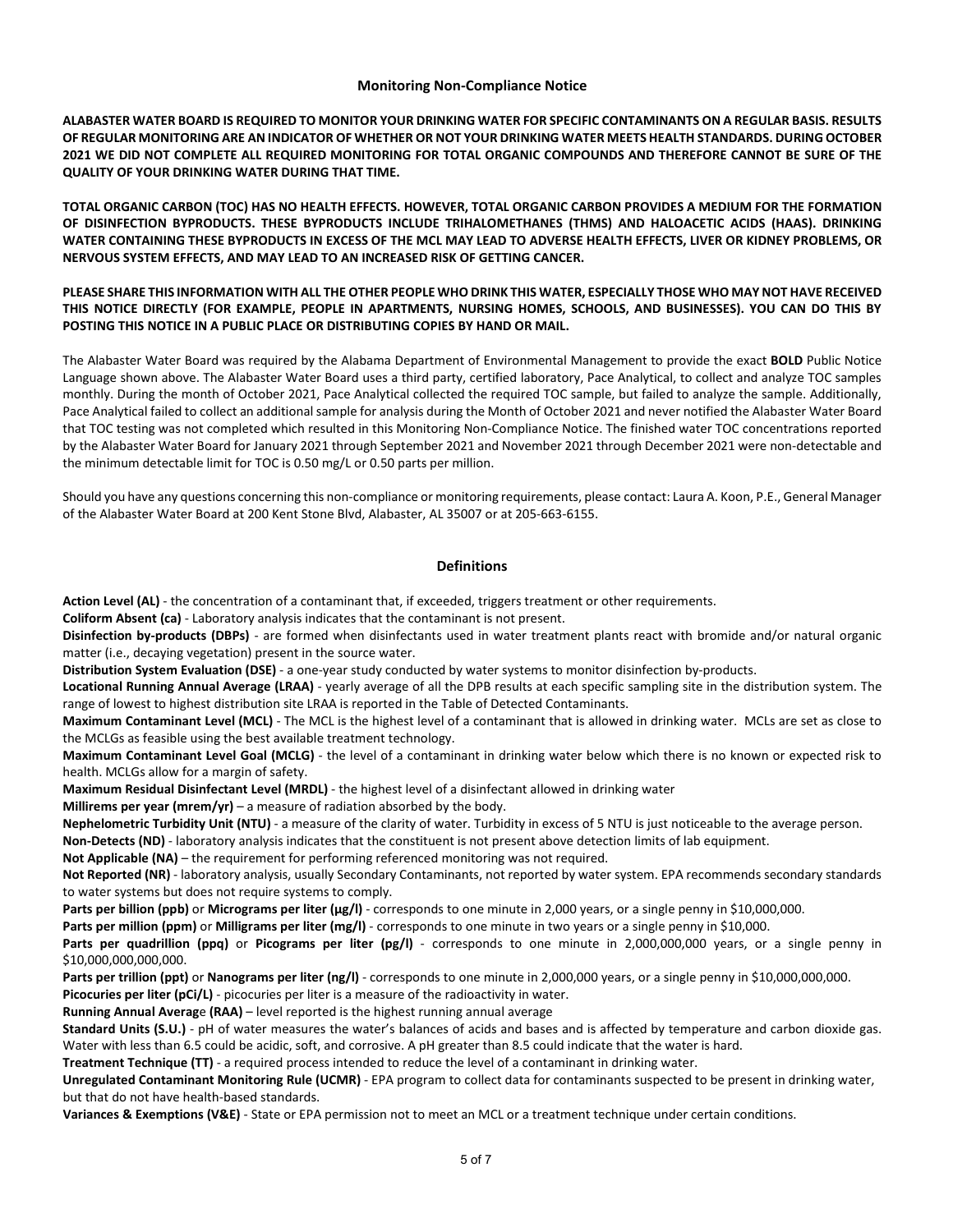Below is a list of *Primary Drinking Water Contaminants* for which Alabaster Water routinely monitors. These contaminants are monitored in accordance with sampling requirements established by the EPA and the ADEM; however, not all were detected in your drinking water. The contaminants that had some level of detection are listed in the table of *Detected Drinking Water Contaminants* located on page 3.

| STANDARD LIST OF PRIMARY DRINKING WATER CONTAMINANTS |            |                     |                                                     |                |                     |  |  |
|------------------------------------------------------|------------|---------------------|-----------------------------------------------------|----------------|---------------------|--|--|
| Contaminant                                          | <b>MCL</b> | <b>Unit of Msmt</b> | Contaminant                                         | <b>MCL</b>     | <b>Unit of Msmt</b> |  |  |
| <b>Bacteriological Contaminants</b>                  |            |                     | trans-1,2-Dichloroethylene                          | 100            | ppb                 |  |  |
| <b>Total Coliform Bacteria</b>                       | < 5%       | present or absent   | Dichloromethane                                     | 5              | ppb                 |  |  |
| Fecal Coliform and E. coli                           | 0          | present or absent   | 1,2-Dichloropropane                                 | 5              | ppb                 |  |  |
| Turbidity                                            | TT         | <b>NTU</b>          | Di (2-ethylhexyl) adipate                           | 400            | ppb                 |  |  |
| Cryptosporidium                                      | TΤ         | ΤT                  | Di (2-ethylhexyl)phthalate                          | 6              | ppb                 |  |  |
| <b>Radiological Contaminants</b>                     |            |                     | Dinoseb                                             | $\overline{7}$ | ppb                 |  |  |
| Beta/photon emitters                                 | 4          | mrem/yr             | Dioxin [2,3,7,8-TCDD]                               | 30             | pg/l                |  |  |
| Alpha emitters                                       | 15         | pCi/l               | Diguat                                              | 20             | ppb                 |  |  |
| Combined radium                                      | 5          | pCi/l               | Endothall                                           | 100            | ppb                 |  |  |
| Uranium                                              | 30         | pCi/l               | Endrin                                              | 2              | ppb                 |  |  |
| <b>Inorganic Chemicals</b>                           |            |                     | Epichlorohydrin                                     | <b>TT</b>      | TT.                 |  |  |
| Antimony                                             | 6          | ppb                 | Ethylbenzene                                        | 700            | ppb                 |  |  |
| Arsenic                                              | 10         | ppb                 | Ethylene dibromide                                  | 50             | ppt                 |  |  |
| Asbestos                                             | 7          | <b>MFL</b>          | Glyphosate                                          | 700            | ppb                 |  |  |
| <b>Barium</b>                                        | 2          | ppm                 | Heptachlor                                          | 400            | ng/l                |  |  |
| Beryllium                                            | 4          | ppb                 | Heptachlor epoxide                                  | 200            | ng/l                |  |  |
| Cadmium                                              | 5          | ppb                 | Hexachlorobenzene                                   | 1              | ppb                 |  |  |
| Chromium                                             | 100        | ppb                 | Hexachlorocyclopentadiene                           | 50             | ppb                 |  |  |
| Copper                                               | $AL=1.3$   | ppm                 | Lindane                                             | 200            | ng/l                |  |  |
| Cyanide                                              | 200        | ppb                 | Methoxychlor                                        | 40             | ppb                 |  |  |
| Fluoride                                             | 4          | ppm                 | Oxamyl [Vydate]                                     | 200            | ppb                 |  |  |
| Lead                                                 | $AL=15$    | ppb                 | Polychlorinated biphenyls (PCBS)                    | 0.5            | ppb                 |  |  |
| Mercury                                              | 2          | ppb                 | Pentachlorophenol                                   | 1              | ppb                 |  |  |
| Nitrate                                              | 10         | ppm                 | Picloram                                            | 500            | ppb                 |  |  |
| Nitrite                                              | 1          | ppm                 | Simazine                                            | $\overline{4}$ | ppb                 |  |  |
| Selenium                                             | .05        | ppm                 | Styrene                                             | 100            | ppb                 |  |  |
| Thallium                                             | .002       | ppm                 | Tetrachloroethylene                                 | 5              | ppb                 |  |  |
| <b>Organic Contaminants</b>                          |            |                     | Toluene                                             | 1              | ppm                 |  |  |
| $2,4-D$                                              | 70         | ppb                 | Toxaphene                                           | 3              | ppb                 |  |  |
| Acrylamide                                           | TT         | TT                  | 2,4,5-TP(Silvex)                                    | 50             | ppb                 |  |  |
| Alachlor                                             | 2          | ppb                 | 1,2,4-Trichlorobenzene                              | .07            | ppm                 |  |  |
| Atrazine                                             | 3          | ppb                 | 1,1,1-Trichloroethane                               | 200            | ppb                 |  |  |
| Benzene                                              | 5          | ppp                 | $1, 1, 2$ -Trichloroethane                          | 5              | ppp                 |  |  |
| Benzo(a)pyrene [PAHs]                                | 200        | ppt                 | Trichloroethylene                                   | 5              | ppb                 |  |  |
| Carbofuran                                           | 40         | ppb                 | Vinyl Chloride                                      | $\overline{2}$ | ppb                 |  |  |
| Carbon tetrachloride                                 | 5          | ppb                 | Xylenes                                             | 10             | ppm                 |  |  |
| Chlordane                                            | 2          | ppb                 | <b>Disinfectants &amp; Disinfection By-products</b> |                |                     |  |  |
| Chlorobenzene                                        | 100        | ppb                 | Chlorine                                            | 4              | ppm                 |  |  |
| Dalapon                                              | 200        | ppb                 | Chlorine Dioxide                                    | 800            | ppb                 |  |  |
| Dibromochloropropane                                 | 200        | ppt                 | Chloramines                                         | 4              | ppm                 |  |  |
| o-Dichlorobenzene                                    | 600        | ppb                 | <b>Bromate</b>                                      | 10             | ppb                 |  |  |
| p-Dichlorobenzene                                    | 75         | ppb                 | Chlorite                                            | 1              | ppm                 |  |  |
| 1,2-Dichloroethane                                   | 5          | ppb                 | HAA5 [Total haloacetic acids]                       | 60             | ppb                 |  |  |
| 1,1-Dichloroethylene                                 | 7          | ppb                 | TTHM [Total trihalomethanes]                        | 80             | Ppb                 |  |  |
| cis-1,2-Dichloroethylene                             | 70         | ppb                 |                                                     |                |                     |  |  |